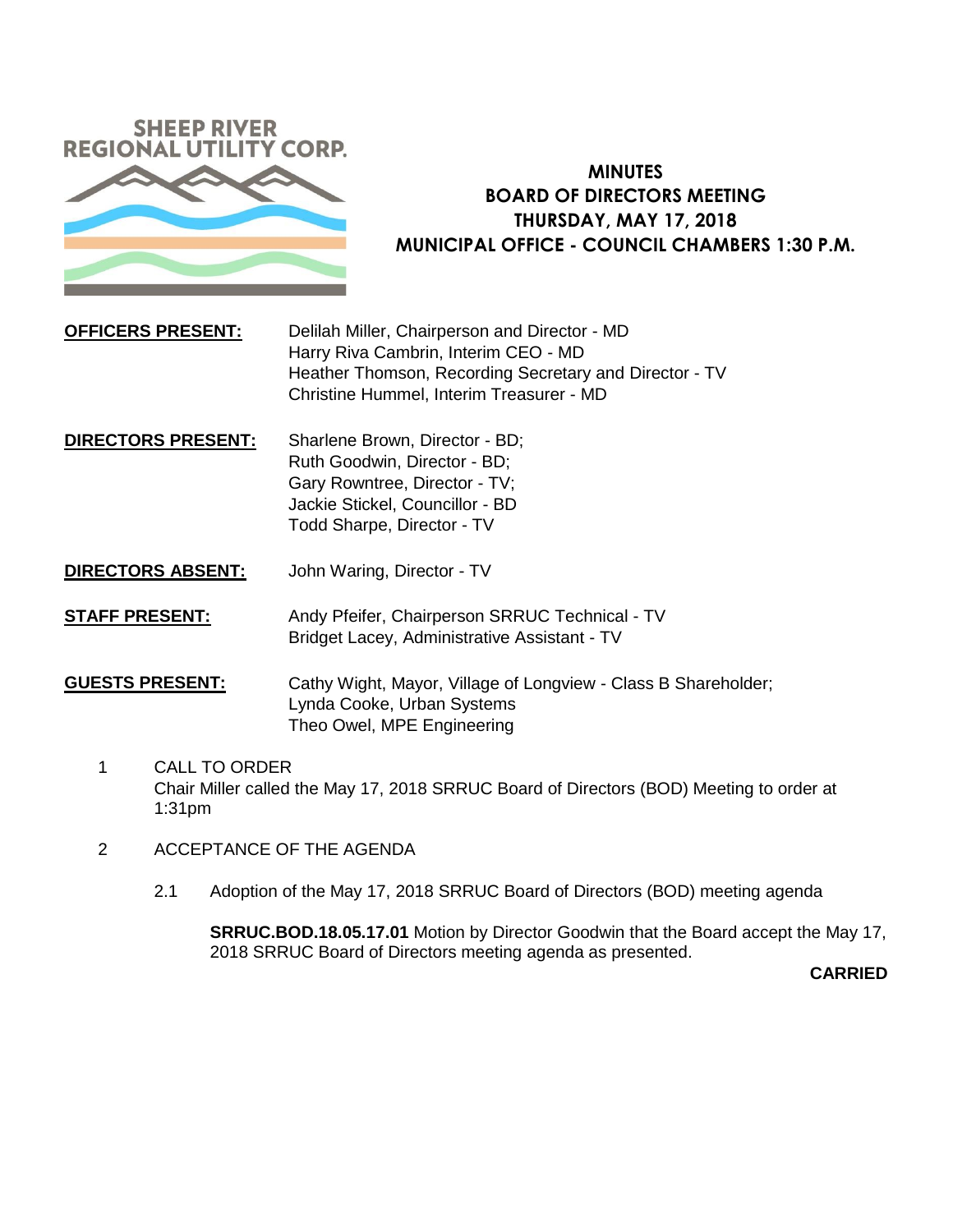#### 3 ADOPTION OF PREVIOUS MINUTES

3.1 Adoption of April 12, 2018 Sheep River Regional Utility Corp. Board of Directors (BOD) Meeting Minutes

**SRRUC.BOD.18.05.17.02** Motion by Director Brown that the Board adopt the April 12, 2018 SRRUC Sheep River Regional Utility Corp. Board of Directors (BOD) Meeting Minutes as presented.

#### **CARRIED**

3.2 Adoption of April 19, 2018 Sheep River Regional Utility Corp. Board of Directors (BOD) Special Meeting Minutes

**SRRUC.BOD.18.05.17.03** Motion by Director Thomson that the Board adopt the April 19, 2018 SRRUC Sheep River Regional Utility Corp. Board of Directors (BOD) Special Meeting Minutes as presented.

#### **CARRIED**

#### 4 ADMINISTRATIVE/FINANCIAL UPDATE

4.1 Account Payable for Approval

**SRRUC.BOD.18.05.17.04** Motion by Director Rowntree that the Board approve the May 17, 2018 Accounts Payable in the amount of \$165,789.15

#### **CARRIED**

4.2 Statement of Operating Revenue & Expenses

**SRRUC.BOD.18.05.17.05** Motion by Councillor Stickel that the Board accept the March 31, 2018 Statement of Operating Revenue & Expenses as information.

#### **CARRIED**

4.3 SRRUC Financial Statements

1. Decision whether to allow audited financial statements and auditor's letters to be made available to the public website.

**SRRUC.BOD.18.05.17.06** Motion by Director Goodwin that the Board agree to publish the 2016 and 2017 Audited Financial Statements and management letters from the auditors on the SRRUC website.

**CARRIED**

4.4 Reserve for Capital Expenditures

**SRRUC.BOD.18.05.17.07** Motion by Director Goodwin that the Board postpone the discussion regarding the transfer of surplus as outlined in the 2017 audited financial statements Schedule 2 for capital expenditures to the next board meeting.

## **CARRIED**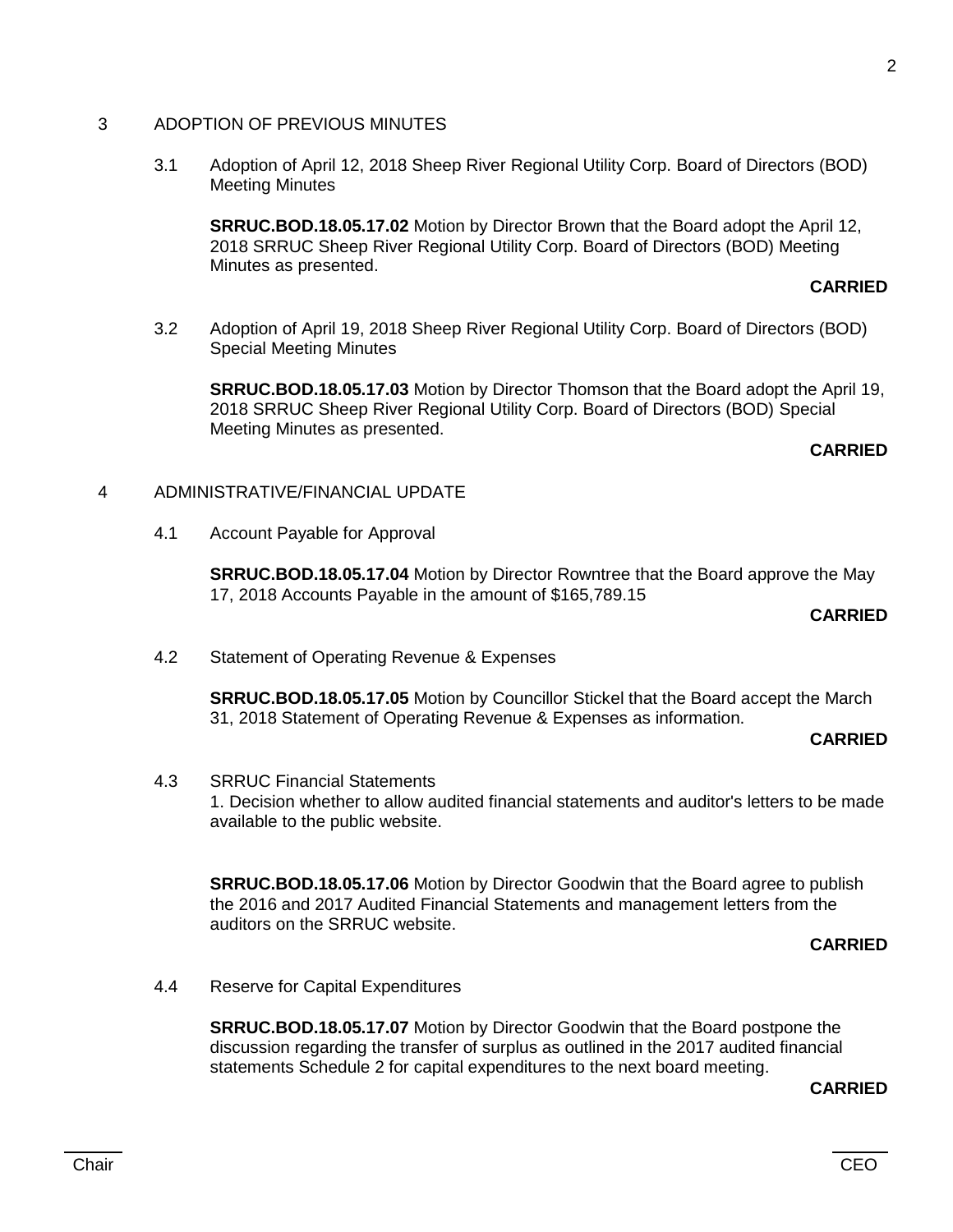4.5 Budget Approval by Shareholders

**SRRUC.BOD.18.05.17.08** Motion by Director Brown that the Board agree to distribute the SRRUC 2018 Operating Budget to the CAO's of each municipality to align the format of the shareholder operating budgets publication and then add them to their respective Council Meeting Agendas during the first week of June, for the shareholders to approve.

## **CARRIED**

## 5 OLD BUSINESS

5.1 Website Development

**SRRUC.BOD.18.05.17.09** Motion by Director Goodwin that the Board table discussion regarding website development until after the discussion of item 5.3

#### **CARRIED**

5.2 Operating and Management Agreement - Contract Update Legal advice obtained re: SRRUC.BOD.18.04.12.12 Motion by Director Brown that the Board seek legal advice on whether it is a shareholder or BOD decision regarding who is hired for Management and Operations of SRRUC.

**SRRUC.BOD.18.05.17.10** Motion by Director Brown that the Board agree to accept the proposal provided by the MD of Foothills for the Management and Operation of SRRUC.

#### **CARRIED**

5.3 Going in-camera

**SRRUC.BOD.18.05.17.11** Motion by Director Brown that the Board go in-camera at 2:25 pm.

### **CARRIED**

**SRRUC.BOD.18.05.17.12** Motion by Director Rowntree that the Board come out of incamera at 2:40 pm

## **CARRIED**

5.4 Operating and Management Agreement - T.V. Update

Turner Valley update regarding advancing a proposal for management and operations of **SRRUC** 

Todd Sharpe advised that the Council of the Town of Turner Valley has decided not to advance a proposal for the Management and Operation of SRRUC.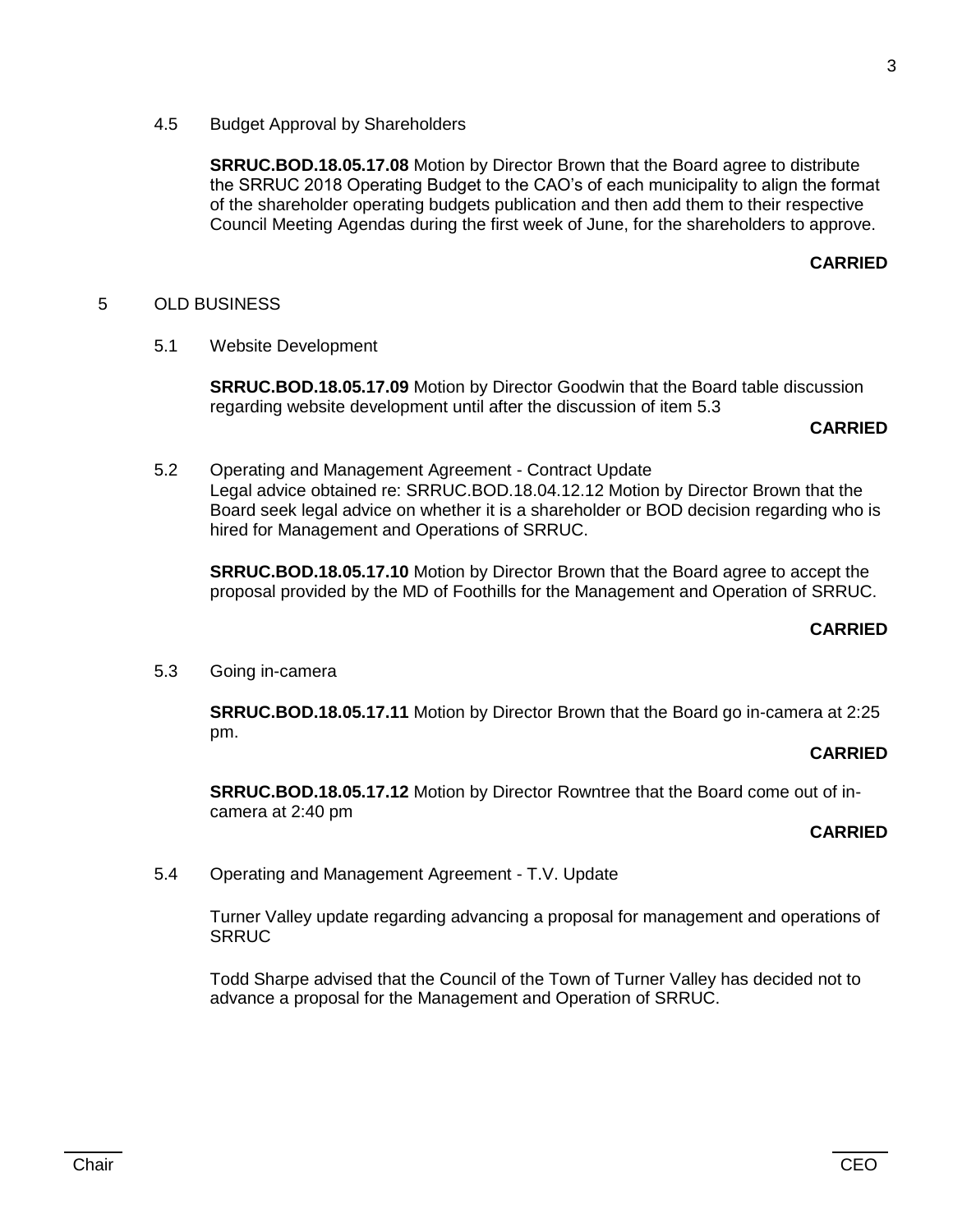5.5 Direct Intake Project - AB Environment requirement for further delineation of contaminated soil.

**SRRUC.BOD.18.05.17.13** Motion by Director Goodwin that the Board agree to move item 5.1 to amalgamate with item 7.1 regarding discussion of website content.

#### **CARRIED**

**SRRUC.BOD.18.05.17.14** Motion by Director Stickel that the Board agree to accept the report regarding Alberta Environment's requirement for further delineation of contaminated soil for information.

## **CARRIED**

5.6 Wholesale Water Supply Agreement – MD of Foothills - Lynda Cooke

> **SRRUC.BOD.18.05.17.15** Motion by Rowntree that the Board agree to postpone discussion of the Wholesale Water Supply Agreement to the next BOD meeting.

#### **CARRIED**

#### 6 NEW BUSINESS

6.1 Appointment of Director - Todd Sharpe

**SRRUC.BOD.18.05.17.16** Motion by Director Rowntree that the Board accept the resignation of Heather Thomson as a Director of SRRUC.

## **CARRIED**

**SRRUC.BOD.18.05.17.17** Motion by Director Goodwin that the Board agree to appoint Todd Sharpe as a Director of SRRUC as a representative for Turner Valley.

#### **CARRIED**

**SRRUC.BOD.18.05.17.18** Motion by Director Sharpe that the Board agree to take 5 minute break at 2:57pm.

#### **CARRIED**

**SRRUC.BOD.18.05.17.19** Motion by Chair Miller that the Board reconvene the meeting at 3:10 pm

## **CARRIED**

6.2 Water Distribution Reports Re: John Waring request

> **SRRUC.BOD.18.05.17.20** Motion by Director Brown that the Monthly Water Production Data table be forwarded to the SRRUC Communications Committee for discussion.

#### **CARRIED**